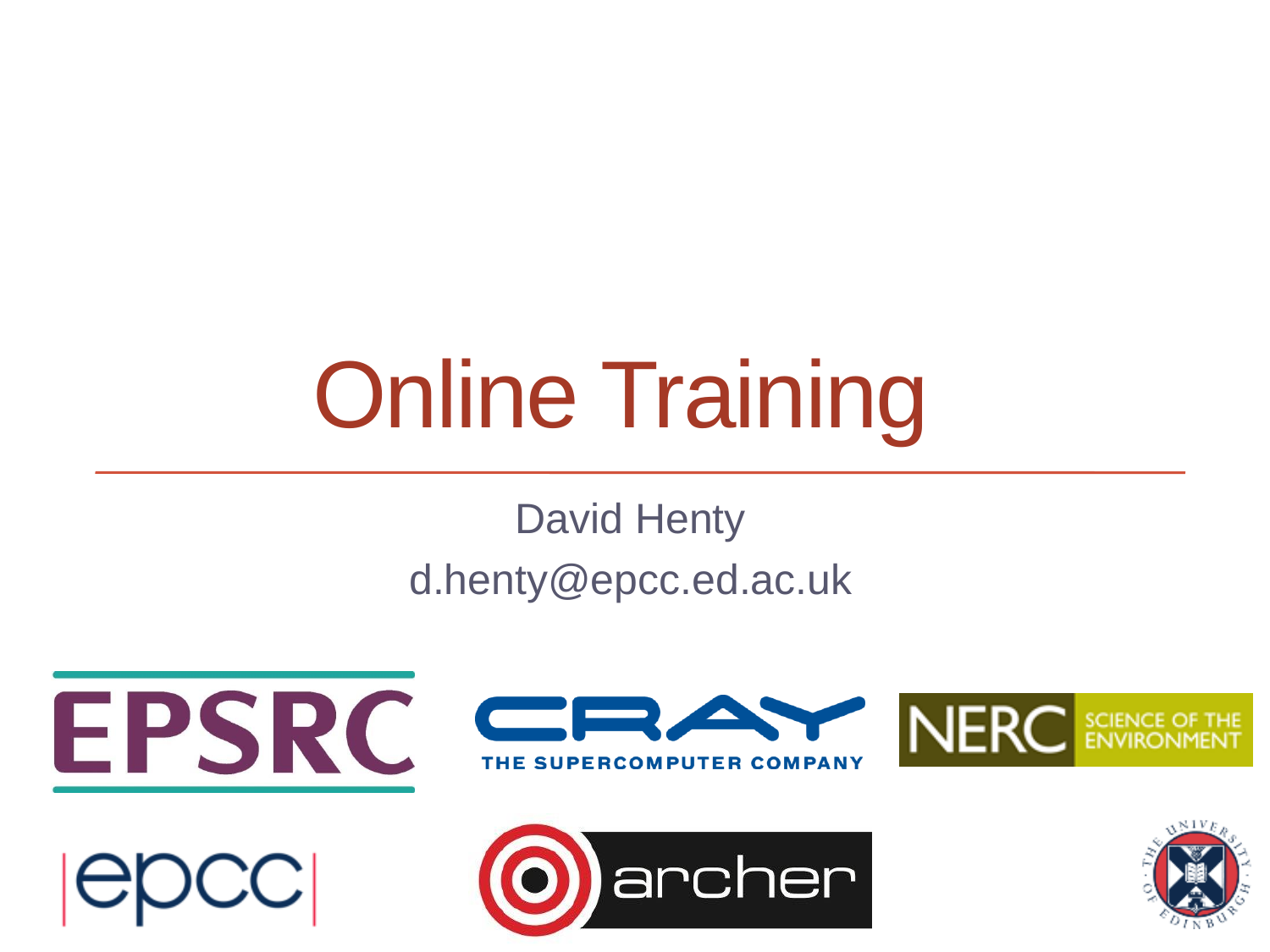### Reusing this material



This work is licensed under a Creative Commons Attribution-NonCommercial-ShareAlike 4.0 International License.

[http://creativecommons.org/licenses/by-nc-sa/4.0/deed.en\\_US](http://creativecommons.org/licenses/by-nc-sa/4.0/deed.en_US)

This means you are free to copy and redistribute the material and adapt and build on the material under the following terms: You must give appropriate credit, provide a link to the license and indicate if changes were made. If you adapt or build on the material you must distribute your work under the same license as the original.

Note that this presentation contains images owned by others. Please seek their permission before reusing these images.

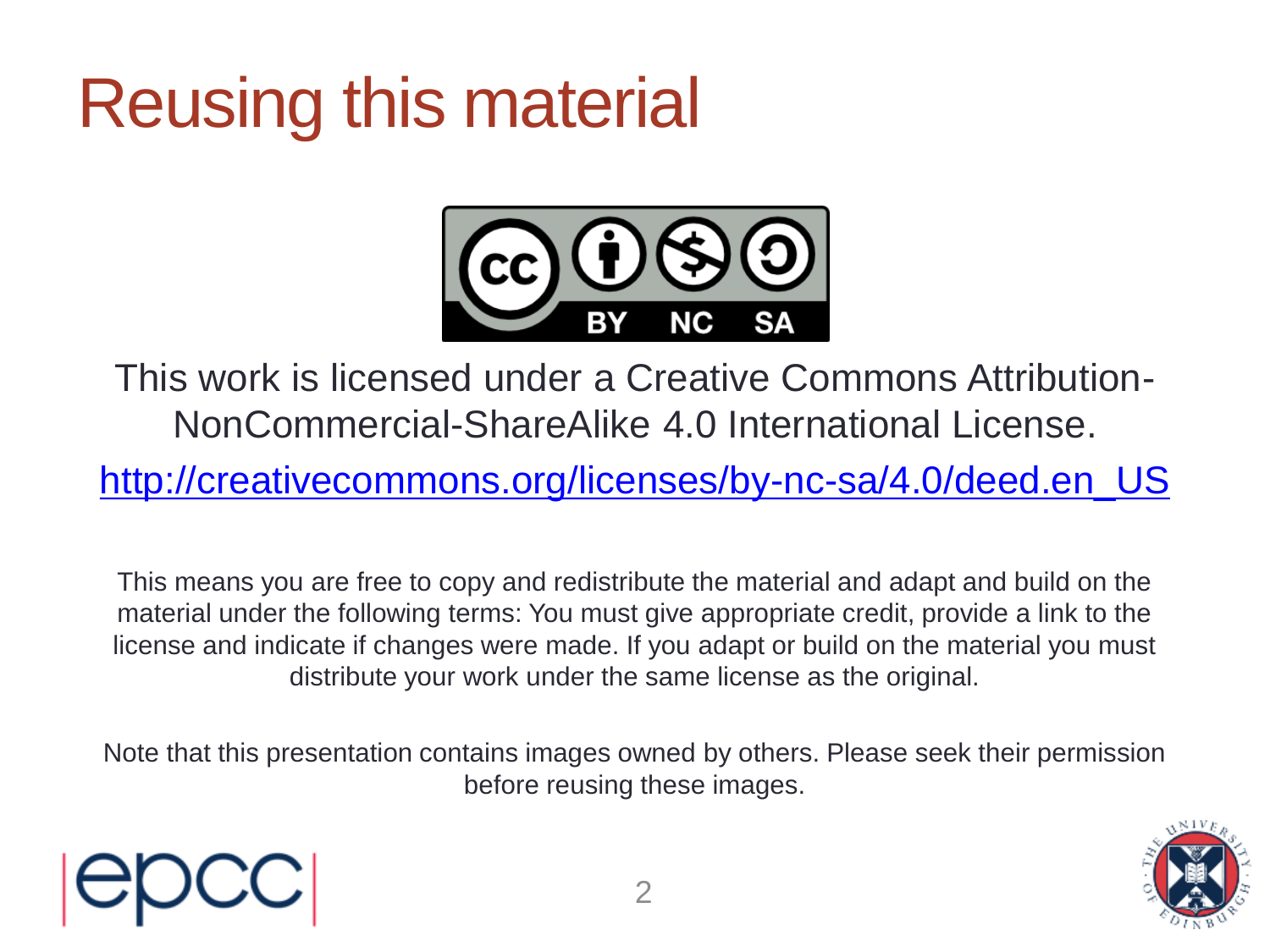#### EPCC / ARCHER Ecosystem Face-to-face **Online** No assessment Credit bearing **MSc** Programme ARCHER **Courses** ARCHER Driving Test PRACE **MOOC** Online MPI **Course** PPD **Courses**

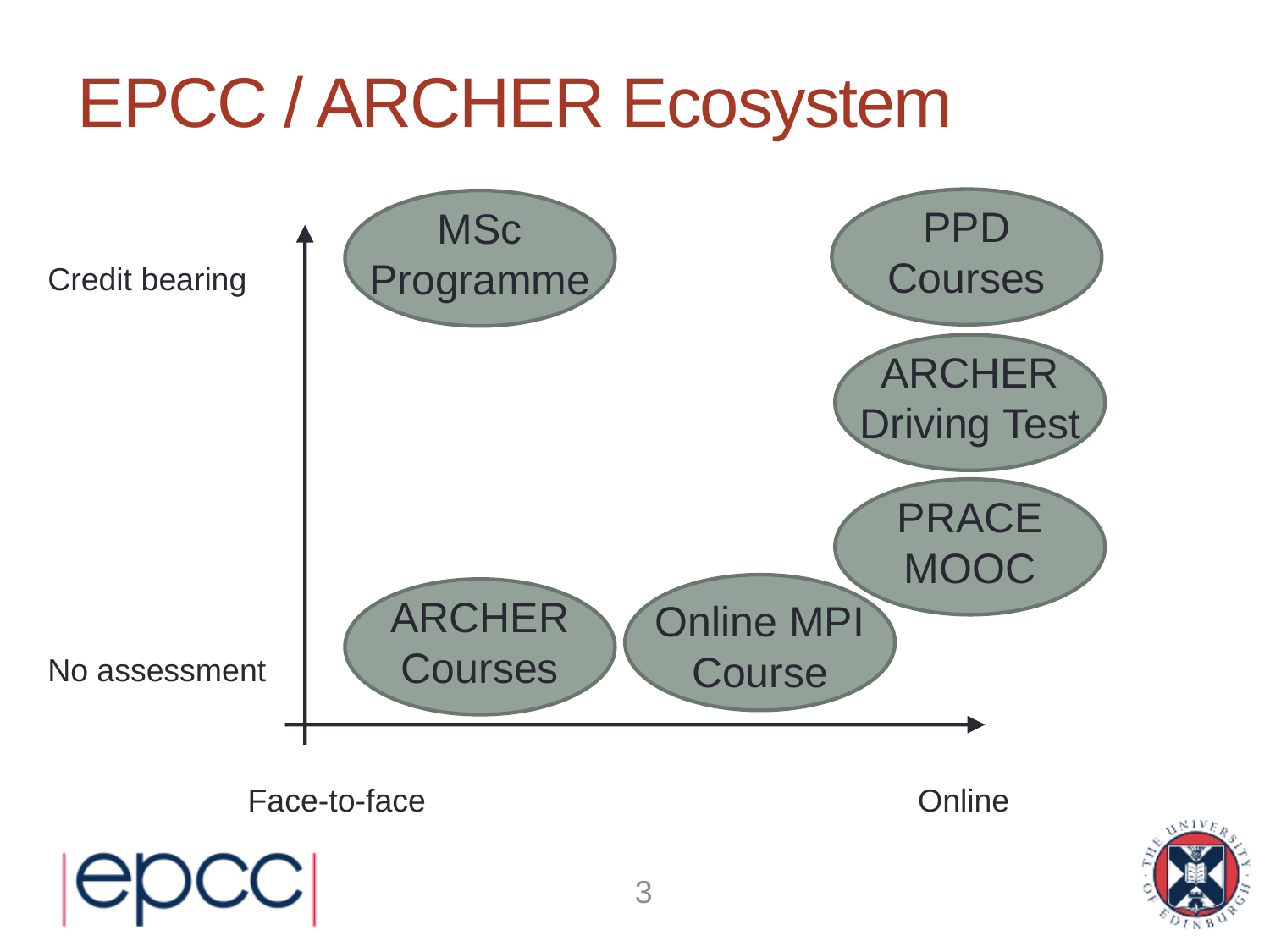# Minty and Westhead (EPCC,1997)

#### MPI On-line: A Teaching Environment for MPI

MPI On-line now provides a specially developed multimedia training environment. The course is presented as a slide show accompanied by a streamed audio sound track.

Tied into this presentation are animations illustrating the concepts described, such as the different communication modes provided by MPI. Understanding of these concepts is reinforced by simulations for the student to study at intervals during the presentation and by the programming exercises which accompany the main sections of the course.



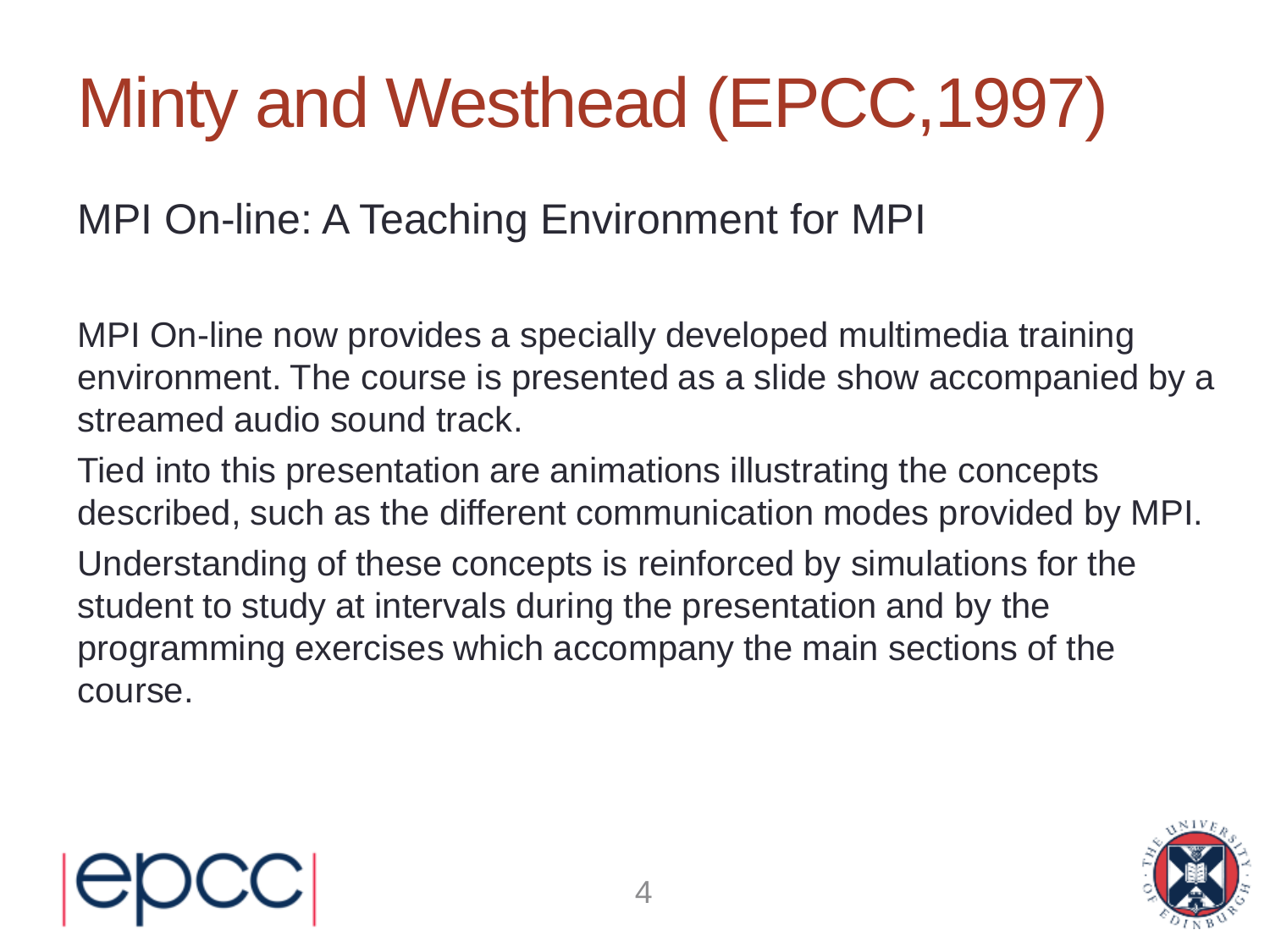

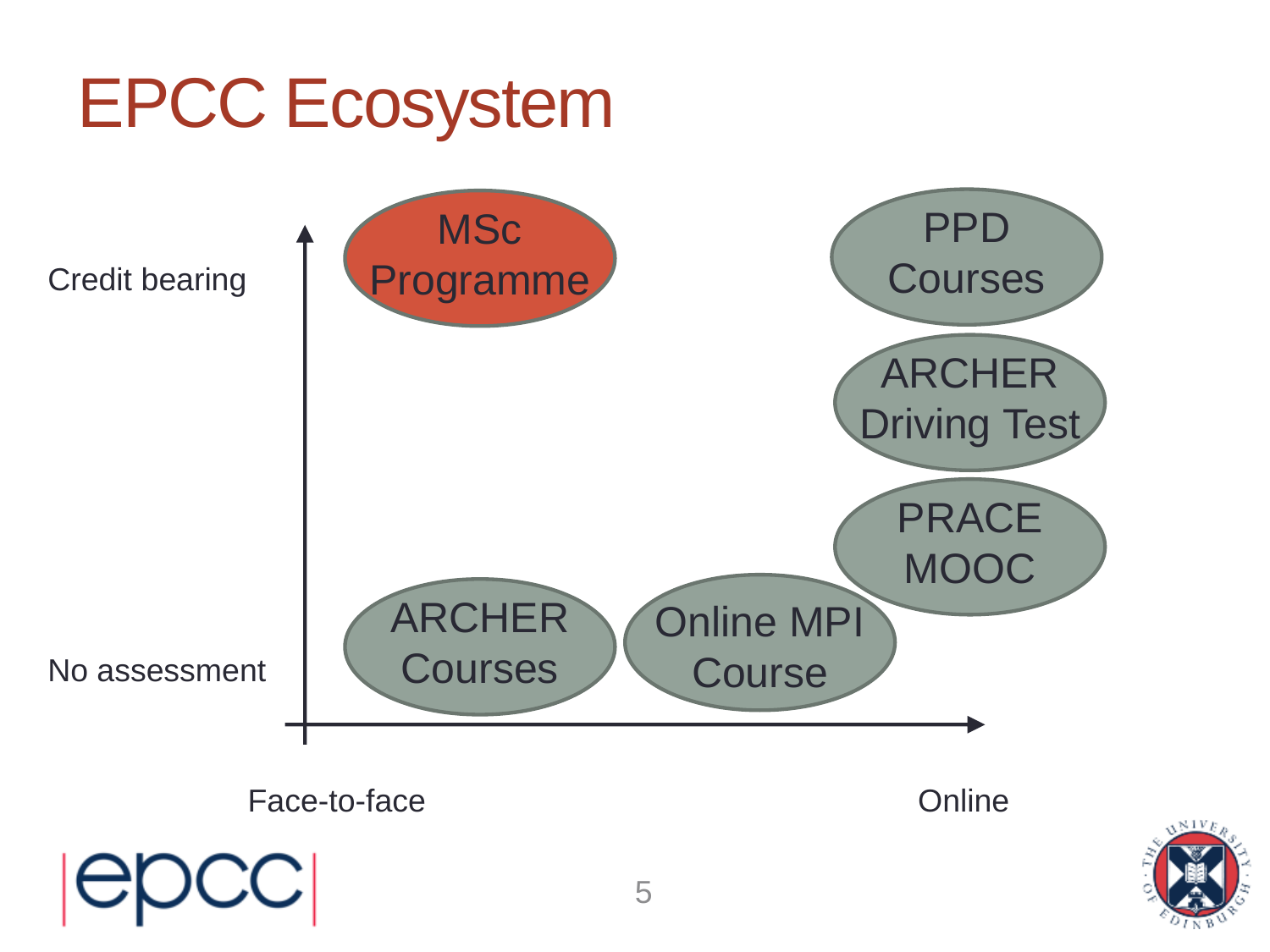# MSc in HPC / HPC with Data Science

- Classical format residential taught Masters programme
	- fees are charged
	- around 25 30 students
	- lectures + lab sessions
- Students use Learn VLE
	- PDFs of lectures
	- all practical material
	- coursework submission
	- recordings of all lectures (soon?!?)
- Collaborate for webinars
	- e.g. backup during Snowmaggedon



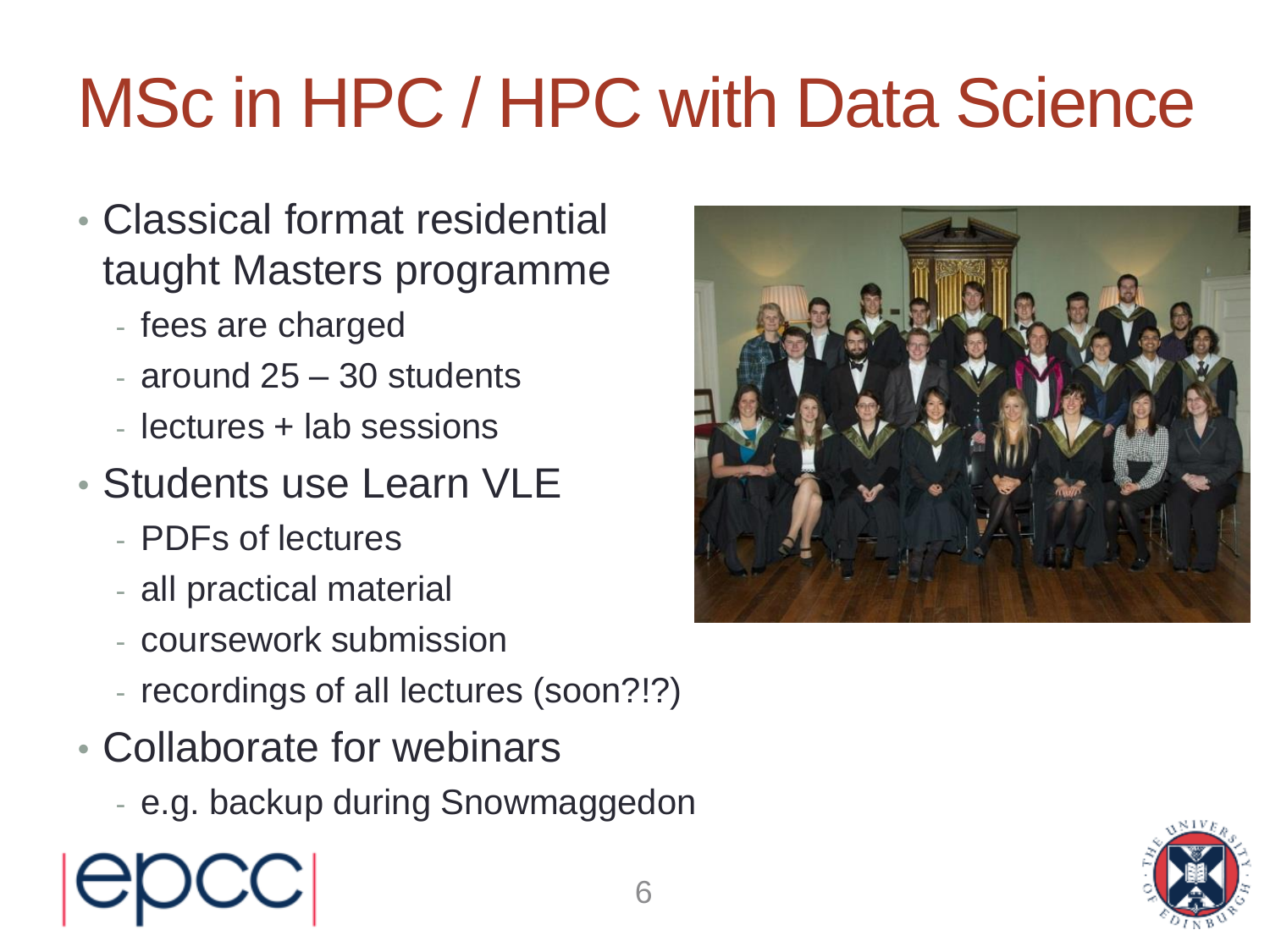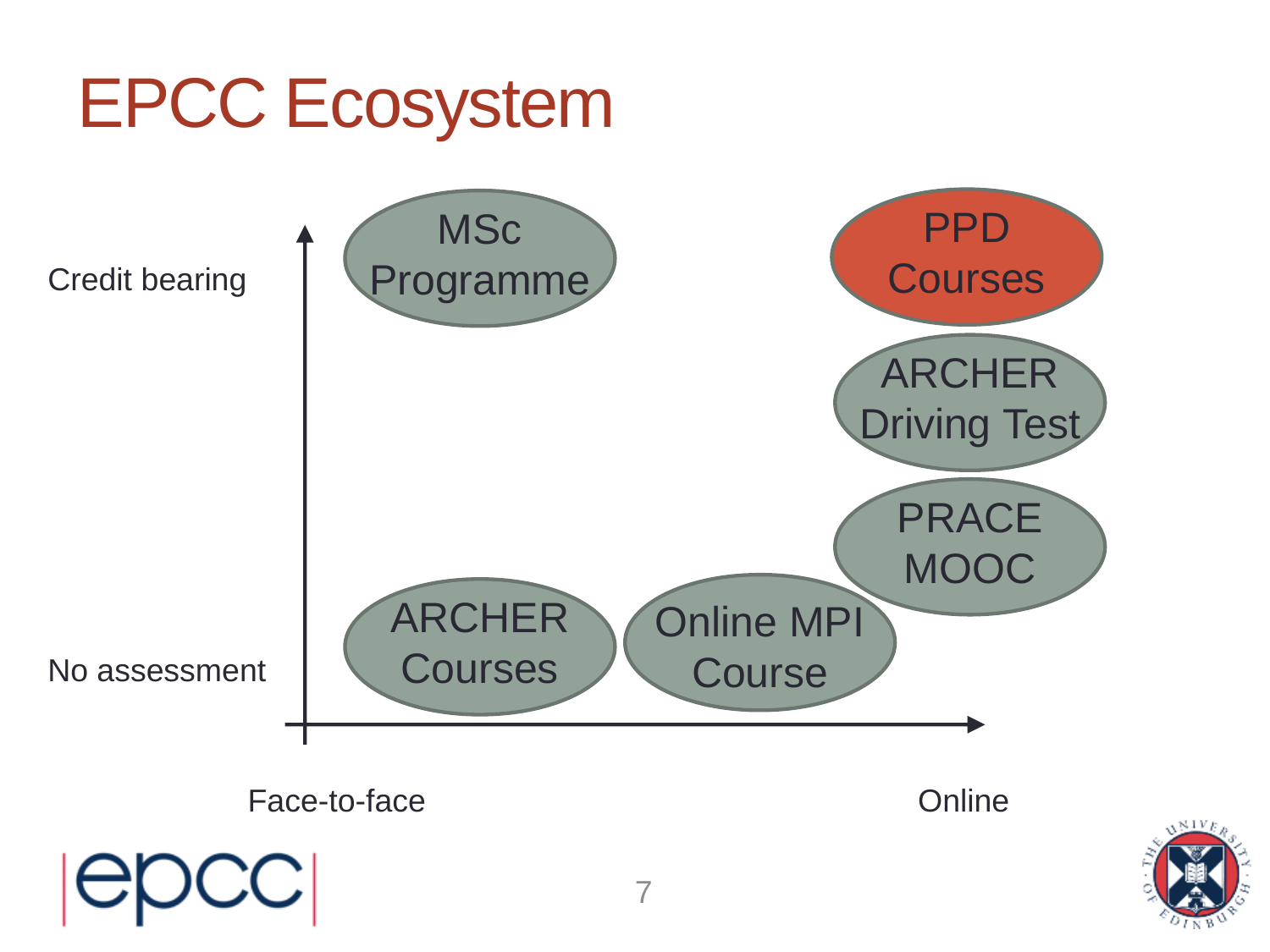# **Online Masters Course (PP**



- Postgraduate Professional Development (c.f. CPD)
	- under Data Science Technology and Innovation MSc programme
	- Practical Introduction to HPC; Practical Introduction to Data Science
- Entirely online via Learn with recorded lectures
	- fees charged; around 50 students across both courses
	- each course is 20 credits (out of 120 taught credits)
	- no exams 100% coursework



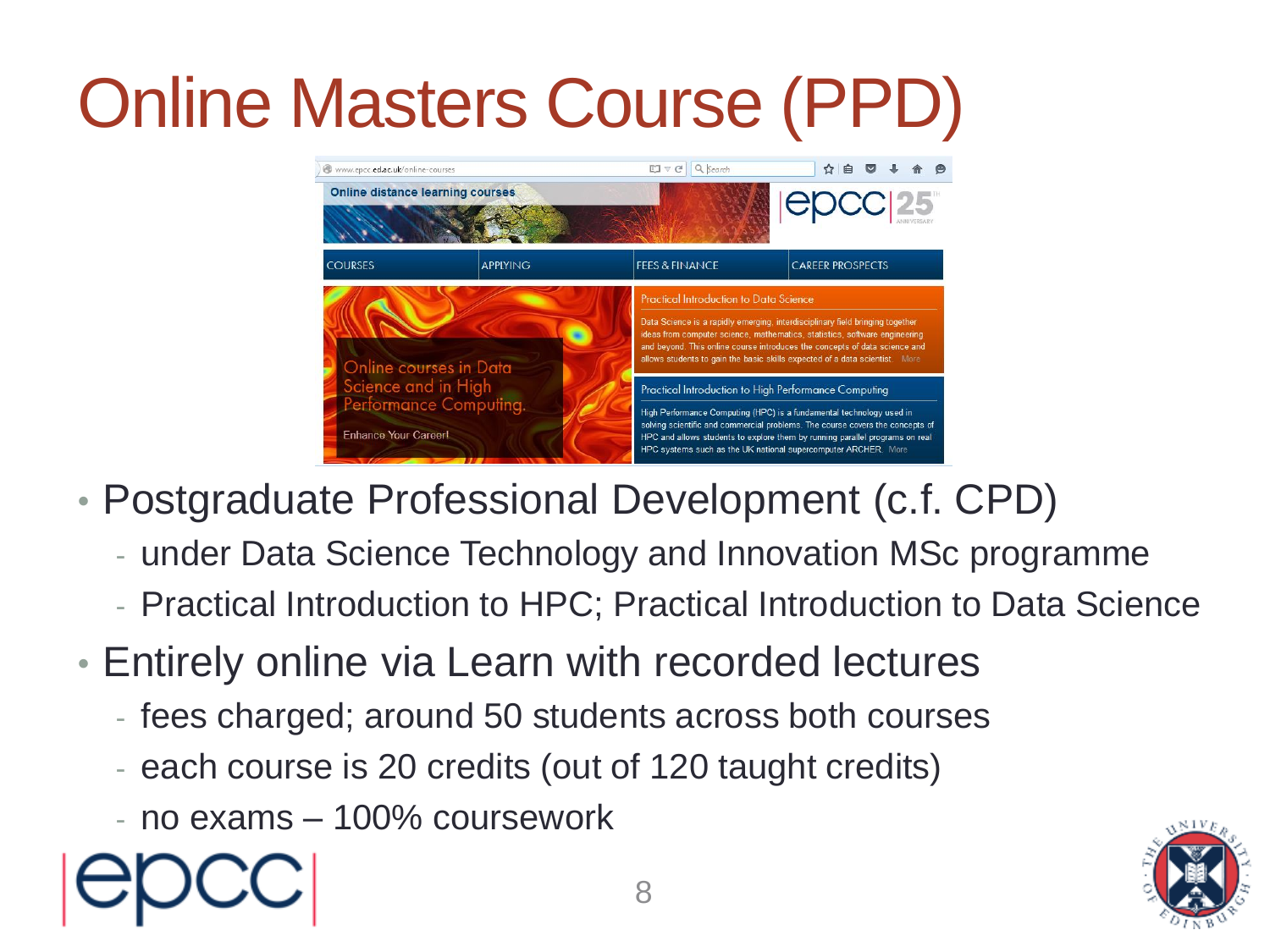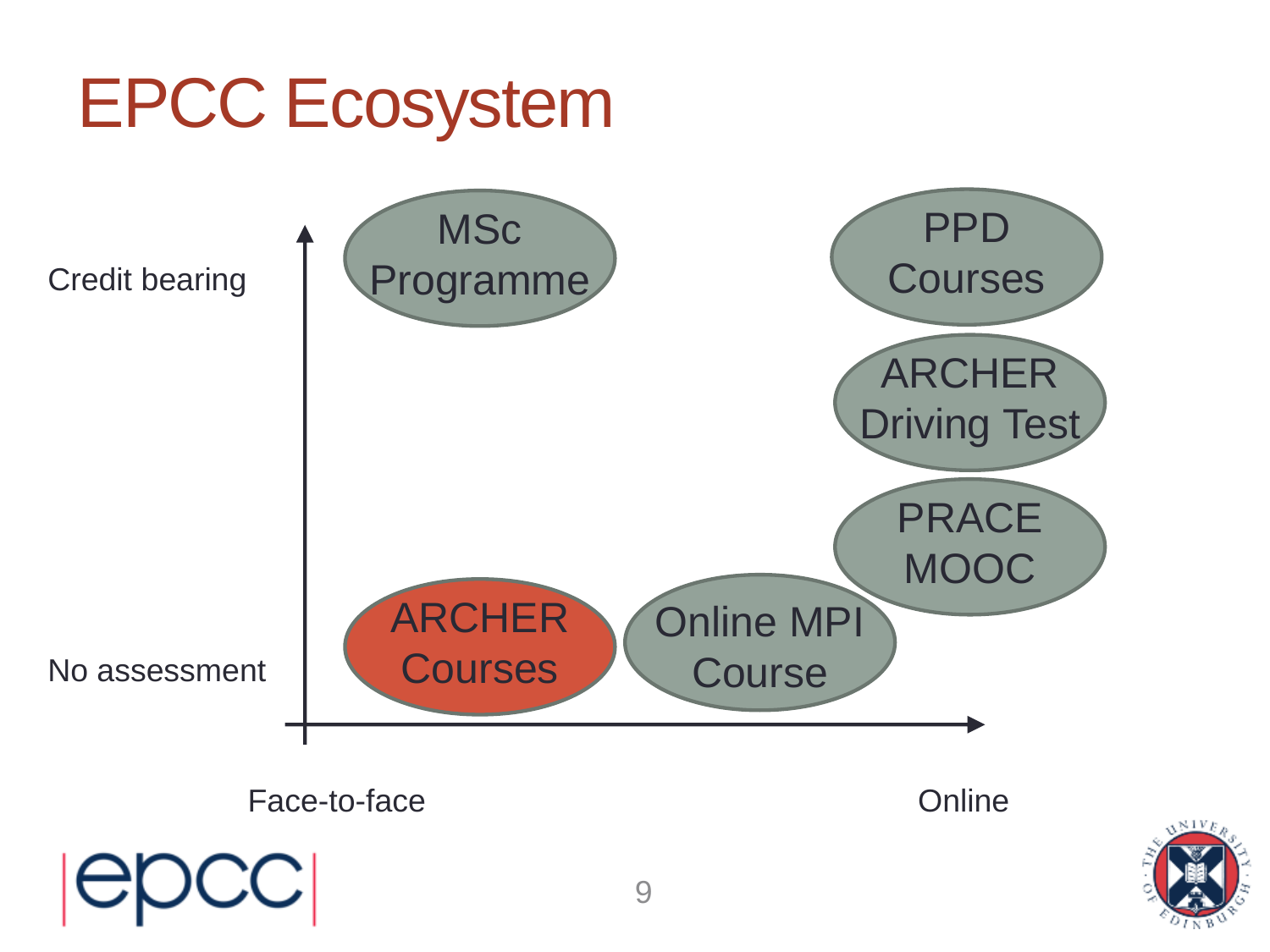### ARCHER Courses

- Around 25 face-to-face courses per year
	- attendance ~20 students
	- material online and archived
	- free to academics
	- no assessment except certificate of attendance!



- How to deliver to a wider audience?
	- but maintain hands-on support for practical exercises?



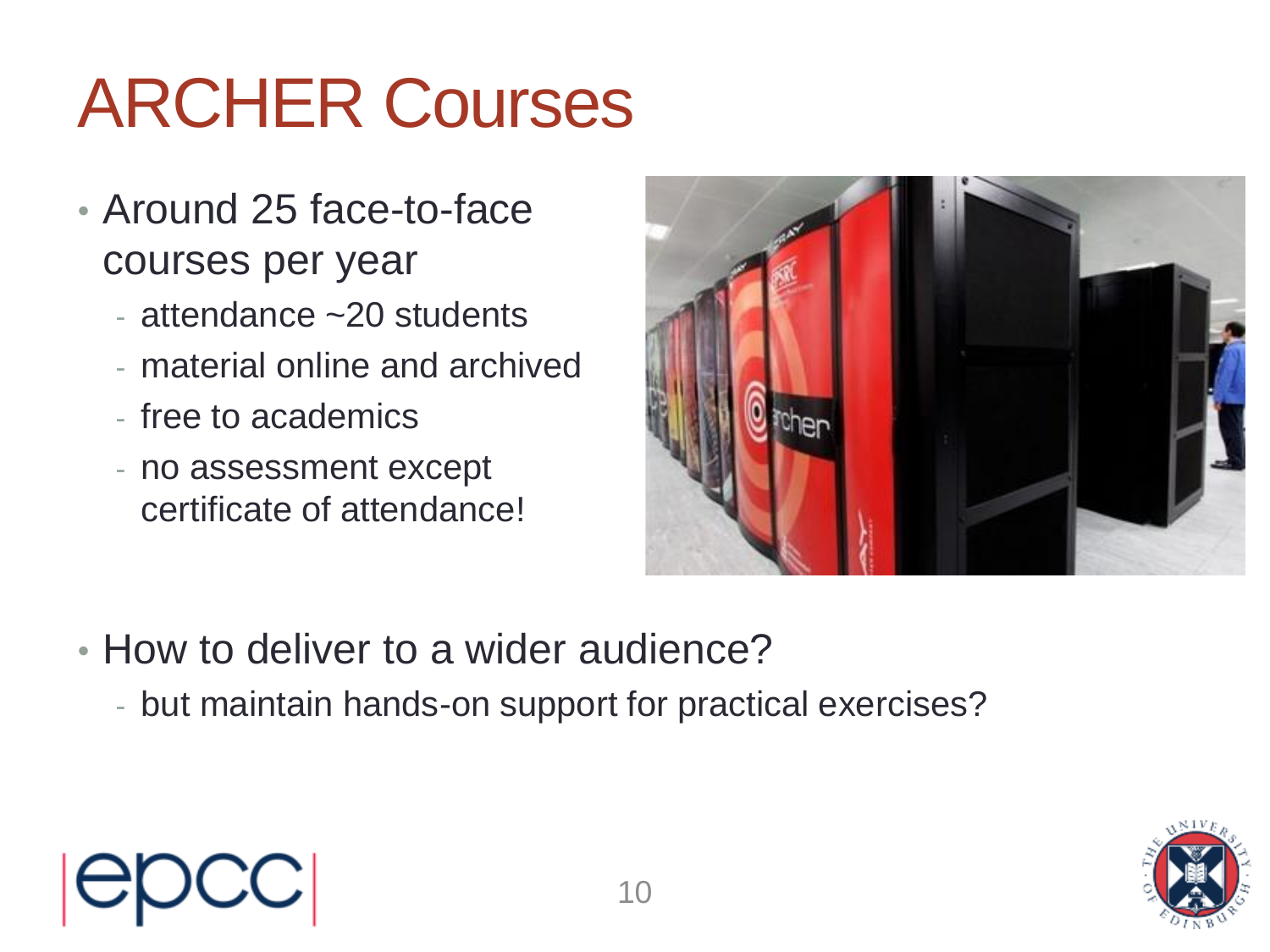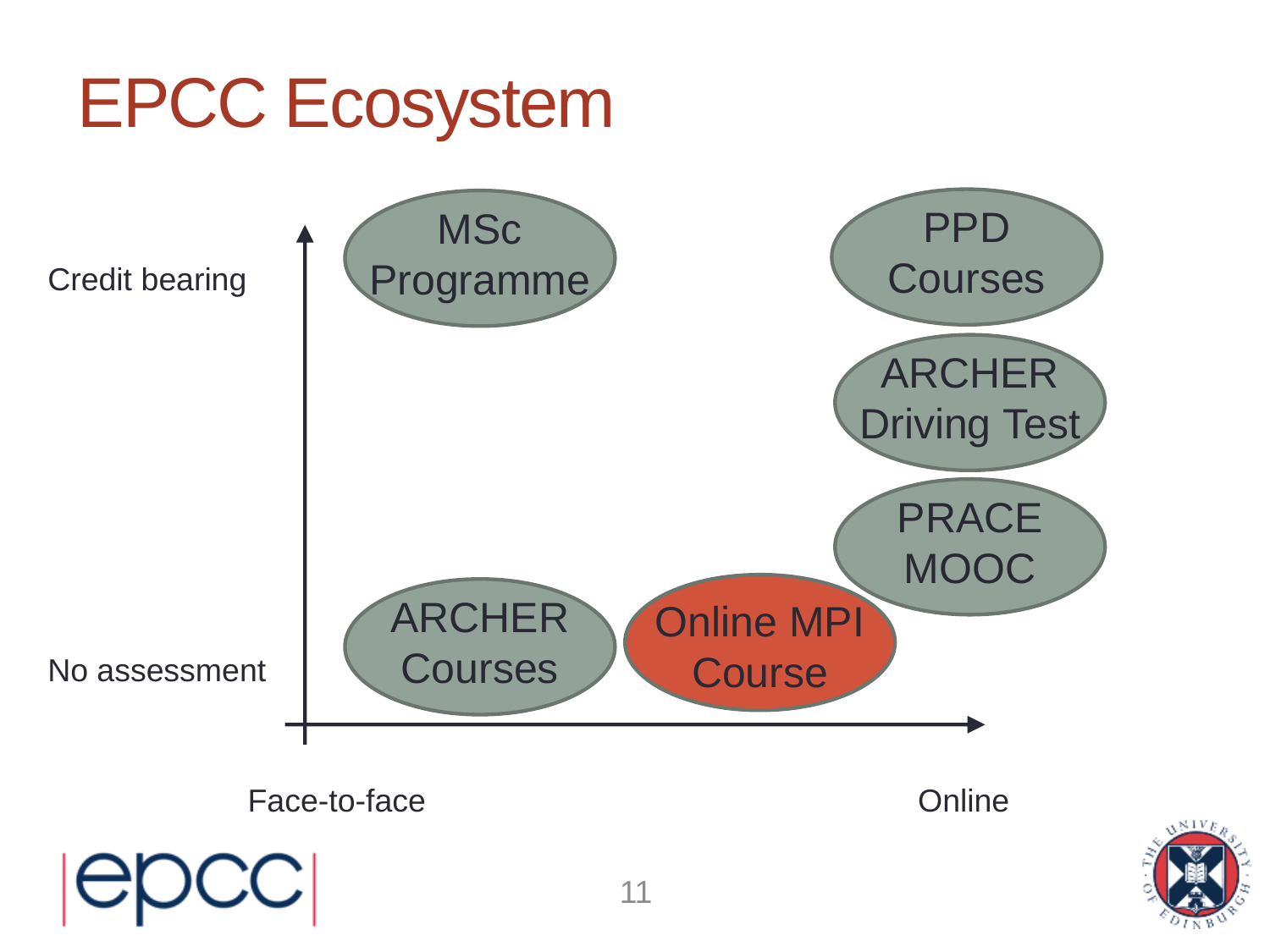# Format used by US XSEDE project

- Presenter + slides and video
	- around 25 dedicated sites
	- HD video + high quality audio
	- groups attend at each site
	- locals provide basic IT support
	- presenter does technical support
- ARCHER trial over Collaborate (c.f. Virtual Tutorials)
	- MPI over four Wednesday afternoons
	- $-$  ~50 attendees at start, ~25 at the end
	- a few groups at sites but mainly individuals
	- perhaps need to revisit practical support



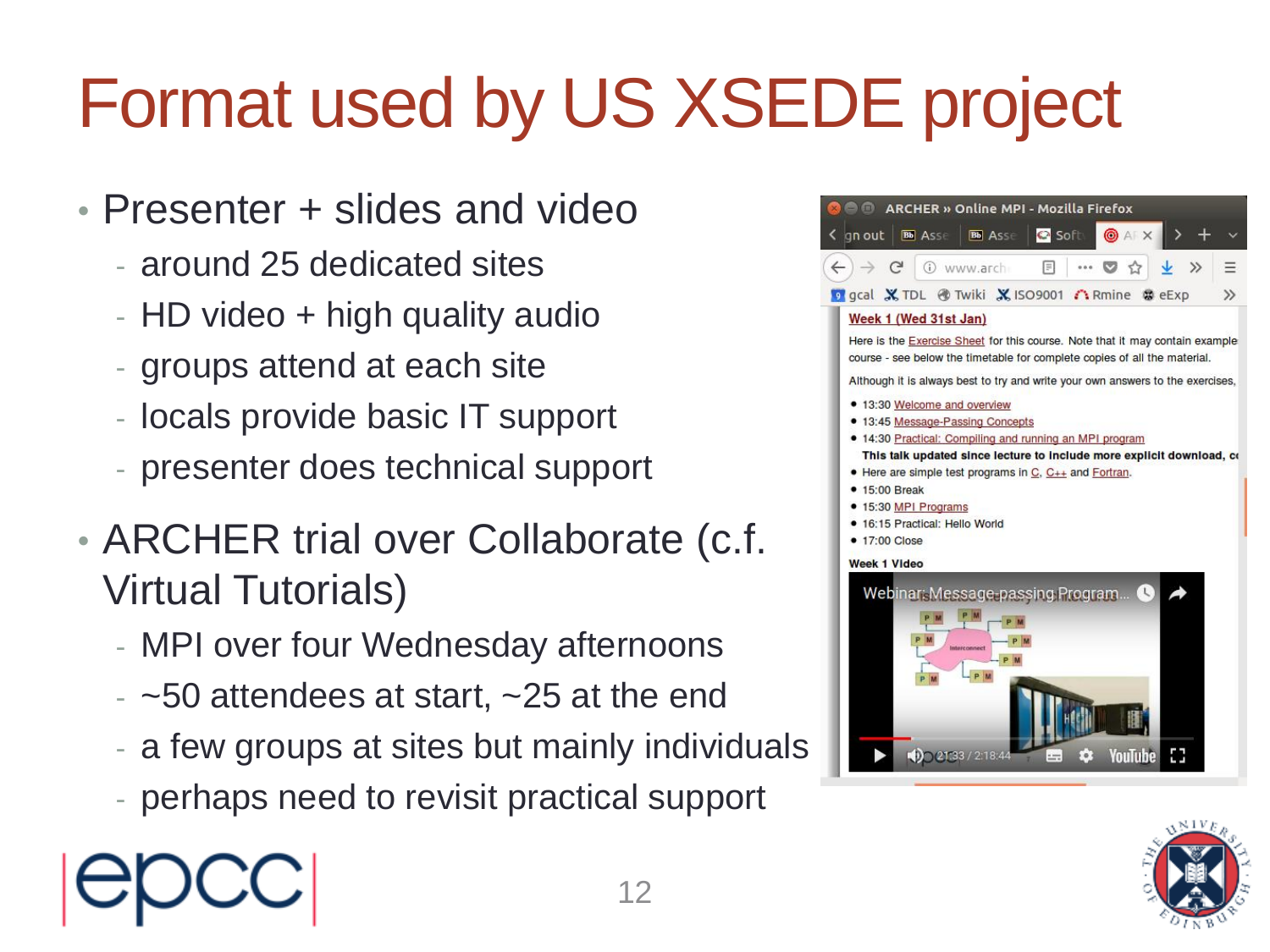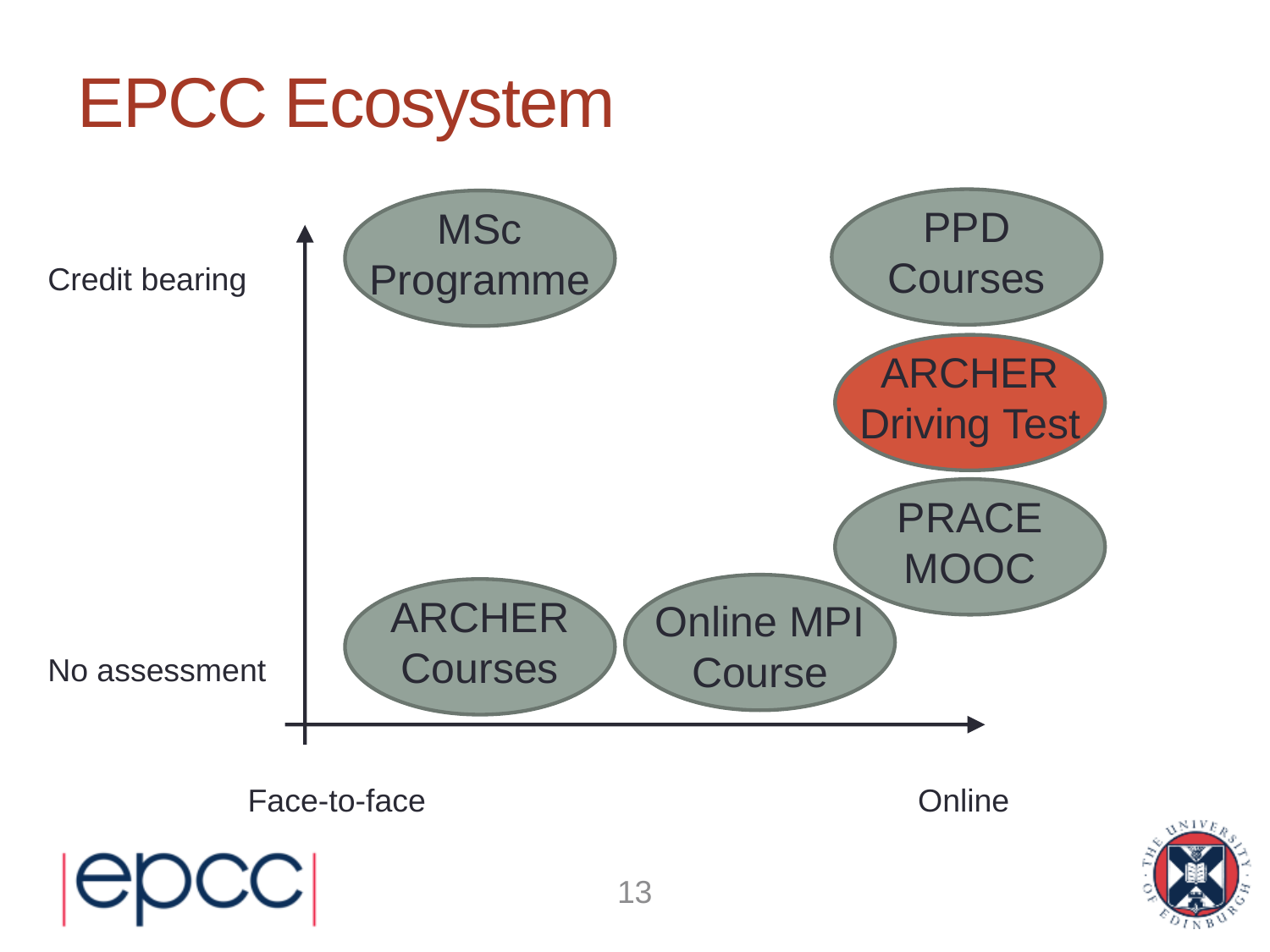#### ARCHER driving test

- Around 360 users passed test so far, 270 given accounts
	- lecture recordings part of learning materials



**Users**

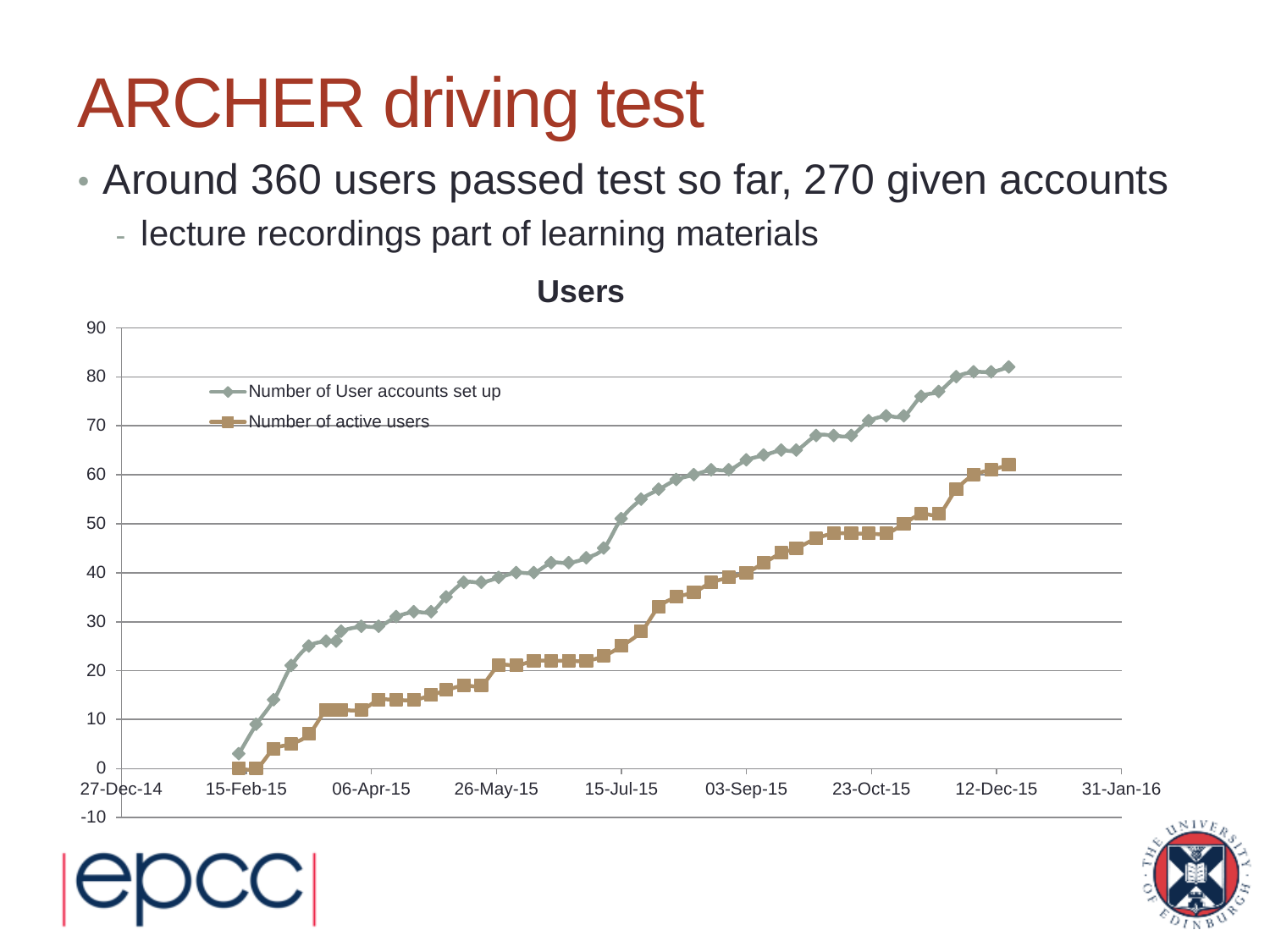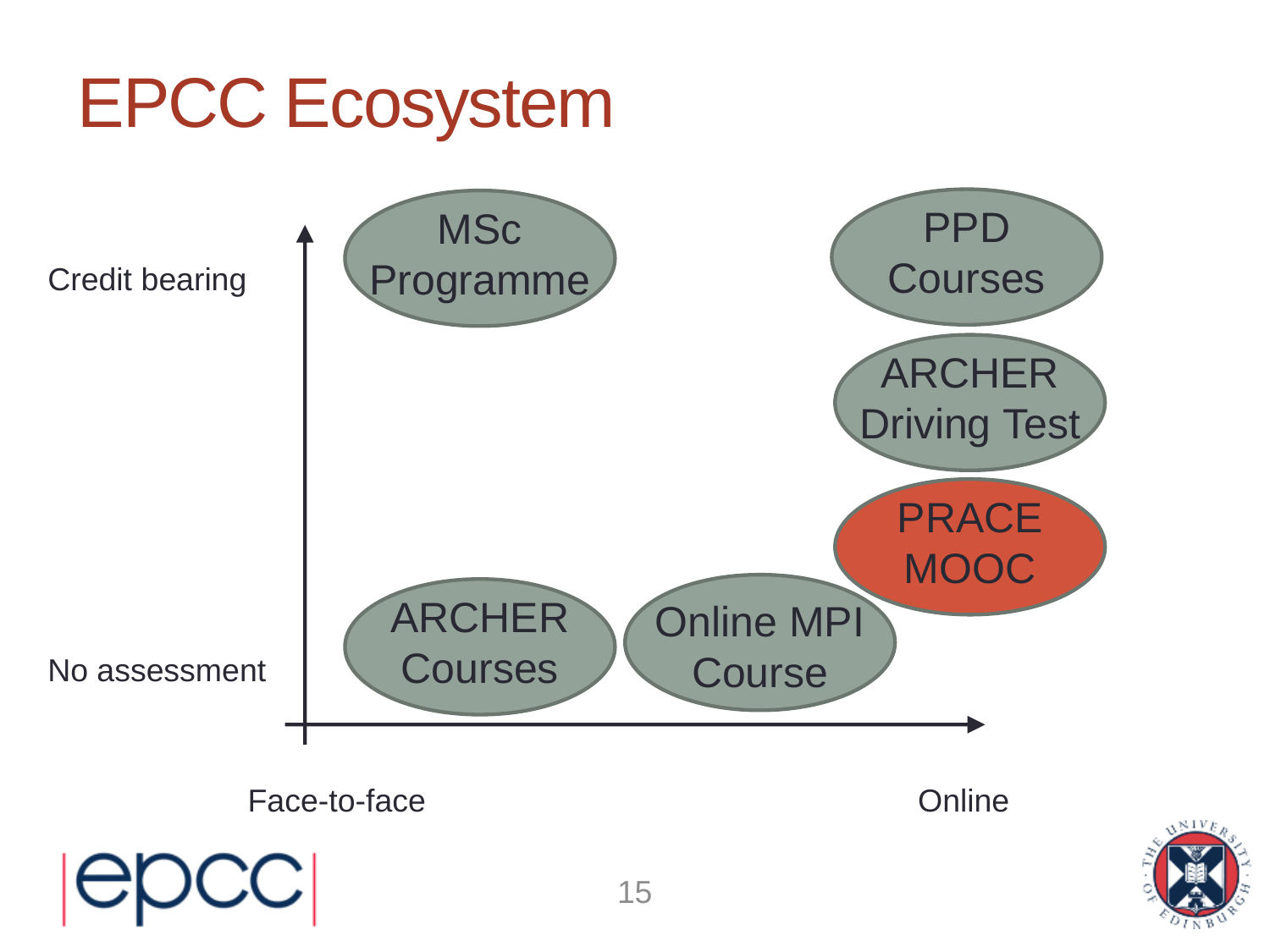#### futurelearn.com/courses/supercomputing/

- Free introductory course
	- videos, articles, quizzes, discussion boards etc.
	- certificate upon completion of multiple choice test (+fee!)
	- largely conceptual
	- tutors contribute to discussions
	- "ask an expert" sessions
- Three runs: Feb 17, Aug 17, Jan 18
	- approx joiners: 3000, 3000, 1500
	- approx completion: 300, 300, 150
- Next run in September this year





Chess video 2